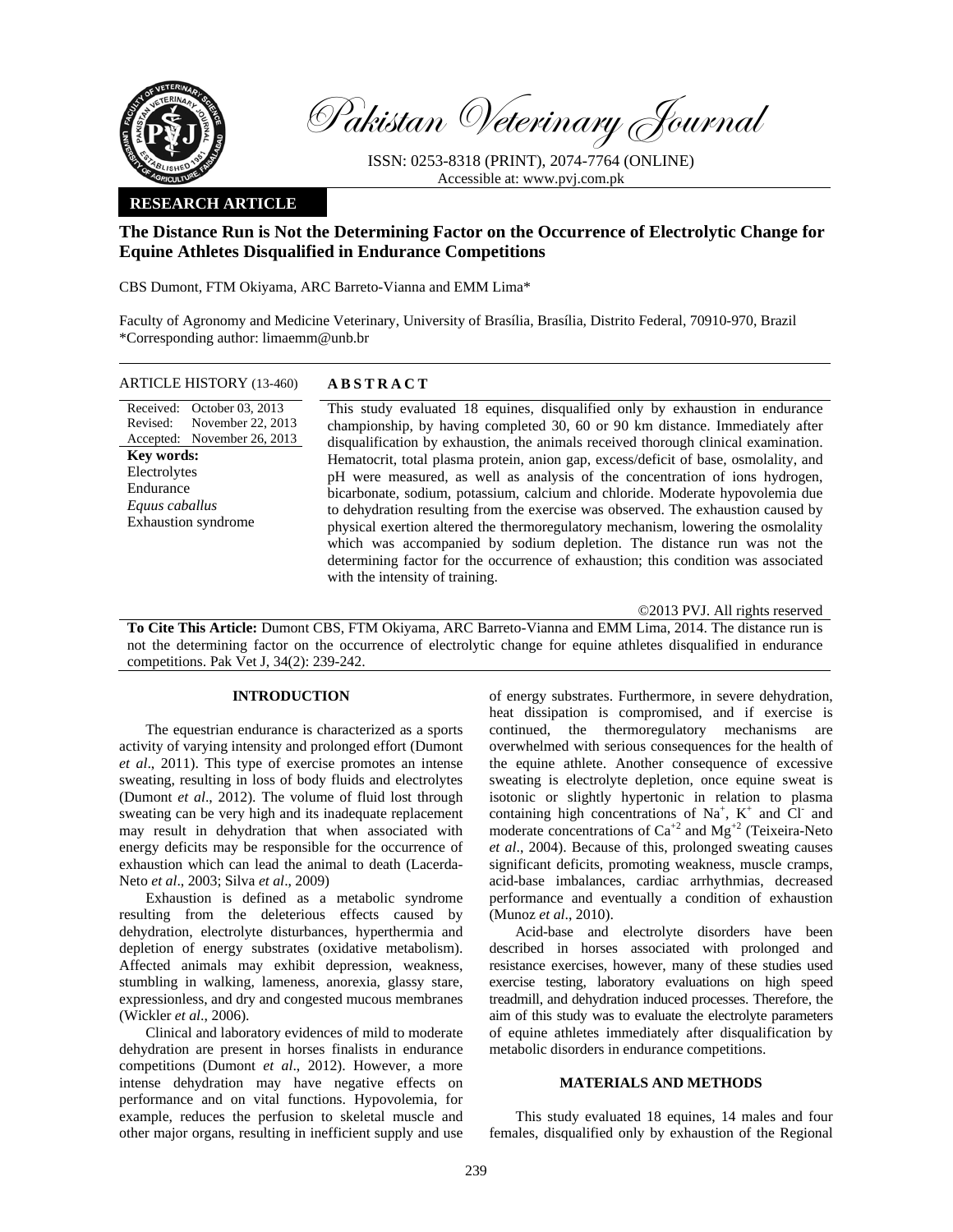Championship of the Equestrian Federation of Brasilia, in Brasilia/DF, Brazil, by having completed 30, 60 or 90 km distance. The exercise was of low intensity and long duration, with an average speed of 20 km/h. Animals disqualified by exhaustion were those affected by metabolic disorders with involvement of vital functions (Wickler *et al*., 2006). The study followed the standards of the Ethics Committee on Animal Use of the University of Brasilia protocol #88-2009.

Animals were evaluated at the time of disqualification, i.e., immediately after the official veterinary inspection (vetcheck), before any treatment. Complete clinical examination was conducted, with collection of venous blood samples for evaluation of hematocrit (Hct) and total plasma protein (TPP) through blood analysis (Abacus Junior Vet®, Diagon, LTDA, Belo Horizonte, Minas Gerais State, Brazil).

Venous blood was collected anaerobically, through jugular vein puncture, withdrawing 1.6ml using syringes for sampling blood for blood gas analysis (3ml, 0.7x25mm, 22G-BD Preset Eclipse®) as described by Dumont *et al*. (2012). Samples were identified and kept refrigerated for up to four hours until processing. The analysis was performed on an analyzer of blood gas, electrolytes, hemoglobin, hematocrit and  $O_2$  saturation (OMNI C®-Roche Diagnostics), determining the concentration of ions hydrogen (H+), bicarbonate (HCO-<sup>3</sup>), sodium (Na+), potassium (K+), calcium (Ca+2) and chloride (CL-), besides the values of anion gap (AG), excess/deficit of base (EB), osmolality (Osm), and negative logarithm of the activity of hydrogen ions (pH). AG was calculated according to Fettig *et al*. (2012):  $AG = ([Na^+] + [K^+]) - ([CI^-] + [HCO_3^-])$ .

The results were tested for homoscedasticity using the Kolmogorov-Smirnov test. The parametric parameters were assessed by the one-way ANOVA with post hoc Holm-Sidak test, and nonparametric data were subjected to Kruskal-Wallis with Dunn's post-test. Data were also tested using the Pearson correlation. For all analyses P<0.05 was considered as statistically significant. Data were presented as mean±SE (GraphPad Prism 6.02 for Windows, Graph Pad Software, San Diego, CA, USA).

#### **RESULTS AND DISCUSSION**

Data concerning to values of Hct, TPP,  $H^+$ , HCO<sup>-3</sup>,  $Na<sup>+</sup>, Ca<sup>+2</sup>, K<sup>+</sup>$  and Cl, as well as values of AG, EB, Osm and pH are shown in Table 1.

**Analysis of hematocrit and total plasma protein:** The plasma protein concentration was higher than the reference value, the same was observed to the hematocrit value. These parameters, when taken together, suggest that the disqualified animals had severe degree of dehydration. Severe dehydration corroborates data from Muñoz *et al*. (2010), which stated that the disqualified animals undergo more substantial changes in the homeostasis than animals more apt to exercise, derived from the increased water loss and electrolyte change.

Acid-base status: The value of the  $H^+$  ion  $(38.51 \pm 0.78)$ mmol/L) differed from that obtained from polo horses of high handicap (Ferraz *et al*., 2010) due to increased production of  $H^+$  protons as a function of the effort, however, was similar to values obtained for equine finalists in endurance races (Viu *et al*. 2010; Dumont *et al*. 2012). Therefore, despite disqualification, the physical activity performed by these animals was not able to induce metabolic acidosis, being compatible with submaximal exercise.

The plasma concentration of  $HCO<sup>3-</sup>$  was determined by  $PCO<sup>-2</sup>$  and it is expected to compensate for the increased lactate, aiming its reduction (Ferraz *et al*., 2010). In a previous study with equine finalist of endurance (Dumont *et al*., 2012) there was an increase of  $PCO<sup>-2</sup>$ , however, the increase in lactate annulled the elevation of  $HCO^{-3}$ . For disqualified animals, there was no change in this parameter  $(27.45\pm0.64 \text{ mmol/L})$ , coinciding with that established as physiological (Wickler *et al*., 2006). Although the analysis was performed immediately after the disqualification of animals, this result has led us to understand that between the time of vet check, until the moment of evaluation, there might have been a respiratory compensation (Viu *et al.*, 2010), by increasing the  $PO<sup>2</sup>$ , neutralizing the  $PCO<sup>-2</sup>$  and in turn nullifying the changes resulting from the increased concentration of  $HCO<sup>-3</sup>$ . This result showed that despite the disqualification by exhaustion, the acid-base balance, with regard to the  $PO^{-2}$ and PCO<sup>-2</sup> was rapidly restored.

Regarding EB, this involves and quantifies other aspects of the acid-base balance (Viu *et al*., 2010). Once it would be possible to express what should be added (negative BE) or subtracted (BE positive) from bases for the body to maintain its optimum pH, that is, associating with variations of  $HCO^{-3}$  and pH, which would characterize the status of this balance (Silva *et al*., 2009). The EB behavior was similar to that of  $HCO^{-3}$  and of pH, with values below those found by Di Filippo *et al*. (2009) in healthy horses that completed courses of 60 km. Therefore, it can be considered a limiting factor and not very suitable to use as a single parameter for determining the occurrence of electrolyte imbalance in horses.

**Anion gap:** There was some similarity when comparing the values of AG found herein with those obtained in horses finalists of 90 km endurance races (Dumont *et al*., 2012). In horses finalists in 120 km races (Viu *et al*., 2010), a significant increase was detected in the AG during the race, when set a direct relationship with the distance traveled, emphasizing that animals at the end of the race had their parameters returned to baseline values. For those disqualified, we did not analyze the parameters during the race, but the AG found at the time of disqualification was slightly increased, at the upper limit of the reference value (Table 1). This suggests that during the race, the AG increased gradually and after the stop of animals the index decreased, with tendency to restore to the physiological level. Besides that, animals showed signs of dehydration at the time of disqualification, i.e., the increase in this variable would be associated with lactic acidosis due to anaerobic exercise with lactate accumulation, dehydration, organic acidosis, renal failure and hypovolemia, factors that could be related to slight compensatory acidosis (Viu *et al*., 2010).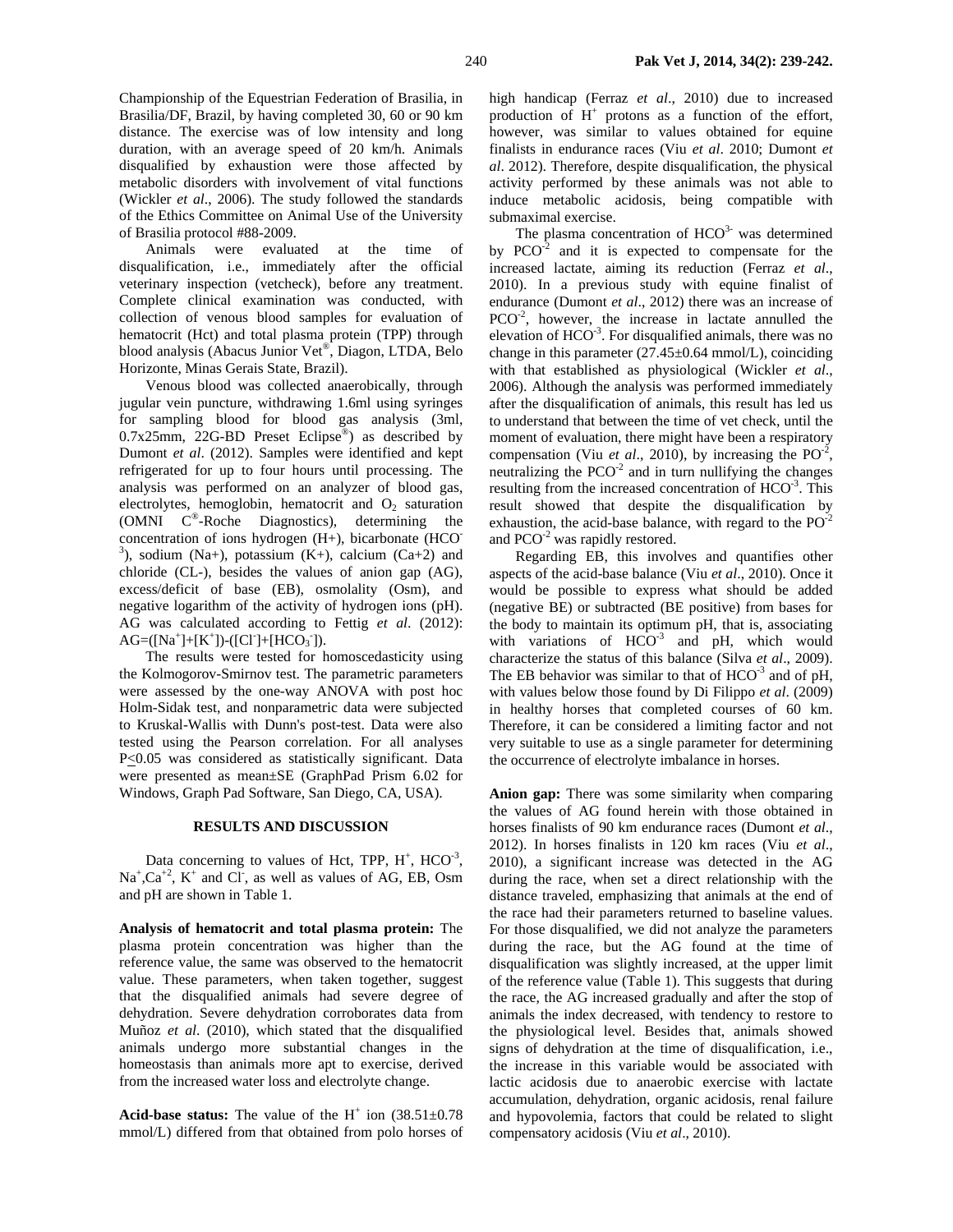**Table 1:** Hemato-biochemical parameters of horses disqualified by exhaustion after prolonged endurance exercise

| Parameters       | Units    | Mean+SEM          | Normal Range   |
|------------------|----------|-------------------|----------------|
| Hct              | ℅        | 52.34±1.35        | 32-42          |
| <b>PPT</b>       | (g/dL)   | $8.9 \pm 0.18$    | $6.6 - 7.4$    |
| $H^*$            | (mmol/L) | 38.51±0.78        | 32-44          |
| HCO <sup>3</sup> | (mmol/L) | 27.45±0.64        | $27.1 - 31.9$  |
| AG               | (mmol/L) | $15.20 \pm 0.74$  | $6 - 15$       |
| EB               | (mEq/L)  | $2.40 \pm 0.65$   | $-6±6$         |
| Osm              | (mOsm/L) | $265.86 \pm 1.9$  | 268.60-279.12  |
| $Na+$            | (mmol/L) | $132.97 \pm 1.01$ | $133 - 144$    |
| $K^+$            | (mmol/L) | $3.36 \pm 0.15$   | $3.2 - 4.2$    |
| $Ca+2$           | (mmol/L) | $1.29.3 \pm 0.6$  | $1.54 - 1.69$  |
| Cŀ               | (mmol/L) | $93.36 \pm 1.03$  | 94-104         |
| pН               |          | 7.44±0.01         | 7.32-7.44<br>. |

Hct-hematocrit, TPP-total plasma protein, H<sup>+</sup>, hydrogen ion, HCO<sup>-3</sup>bicarbonate ion, AG-anion gap, EB- excess of base; Osm-osmolality, Na<sup>+</sup>-sodium ion, Ca<sup>+2</sup>- ionized calcium, K<sup>+</sup>-potassium ion, Cl<sup>-</sup>-chloride ion, pH-potential of hydrogen.

**Table 2:** Hemato-biochemical parameters evaluated according to different distances traveled until the time of disqualification of horses in endurance race (Mean + SEM)

| Parameters       | Units    | 30 km           | 60 km                       | 90 km                       |  |  |
|------------------|----------|-----------------|-----------------------------|-----------------------------|--|--|
| <b>Hct</b>       | %        | $44 + 4.2^a$    | $50+1.6b$                   | $55+1.41^b$                 |  |  |
| <b>PPT</b>       | (g/dL)   | $8.7 + 0.3$     | $8.8 + 0.3$                 | $9.0 + 0.2$                 |  |  |
| H+               | (mmol/L) | $39.45 + 3.45$  | $37.43 + 1.35$              | 38.98+1.02                  |  |  |
| HCO <sup>3</sup> | (mmol/L) | $25.40 + 1.8$   | $26.62 + 0.88$              | 28.37+0.91                  |  |  |
| AG               | (mmol/L) | $18.60 + 0.6^a$ | $17.77 + 0.64$ <sup>a</sup> | $13.61 + 0.86$ <sup>b</sup> |  |  |
| EB               | (mEq/L)  | $0.6 + 2.3$     | $2.08 + 1.01$               | $2.96 + 0.93$               |  |  |
| Osm              | (mOsm/L) | $277+1.25$      | $268 + 2.39$                | $262 + 2.24$                |  |  |
| $Na+$            | (mmol/L) | 139.2+0.46      | 133.3+0.94                  | $130.9 + 1.2$               |  |  |
| $K^+$            | (mmol/L) | $3.5 + 0.07$    | $3.22 + 0.24$               | $3.48 + 0.23$               |  |  |
| $Ca+2$           | (mmol/L) | $1.61 + 0.1a$   | $1.37 + 0.08a$              | $1.17 + 0.06^b$             |  |  |
| Cŀ               | (mmol/L) | 98.85+0.45      | $93.23 + 1.79$              | $92.35 + 1.32$              |  |  |
| pН               |          | $7.40 + 0.03$   | $7.43 + 0.01$               | $7.41 + 0.01$               |  |  |

Hct-hematocrit, TPP-total plasma protein, H<sup>+</sup>, hydrogen ion, HCO<sup>-3</sup>bicarbonate ion, AG-anion gap, EB- excess of base; Osm-osmolality, Na<sup>+</sup>-sodium ion, Ca<sup>+2</sup>- ionized calcium, K<sup>+</sup>-potassium ion, Cl<sup>-</sup>-chloride ion, pH-potential of hydrogen. Values bearing different letter in a row differ significantly (P<0.05).

**Relationship between Anion gap and Bicarbonate:** The Pearson correlation test between the evaluated parameters allowed observing the existence of a strong negative linear correlation (r=-0.76) (Fig. 1) between the AG and the HCO-3, corroborating studies of Viu *et al*. (2010), who suggested that animals were subjected to a complex electrolyte imbalance in which the hypochloremic metabolic alkalosis would be minimized by the presence of a mild metabolic acidosis.

**Total concentration of sodium ion:** The values of the sodium ion were lower than of animals finalists of 90 km races (Dumont *et al*., 2012), when they were slightly below the lower limit established as physiological for horses (Wickler *et al*.. 2006). Thus, it was possible to understand that blood concentrations of this ion would undergo subtle changes during maximal or submaximal exercises (Teixeira-Neto *et al*., 2004). The decrease of this ion can be related to losses through sweating, a fact noted by Di Filippo *et al*. (2009) up to an hour after the end of the endurance.

**Total concentration of calcium ion:** Total concentrations of calcium ions did not change during prolonged exercise (Schott *et al*., 2006). However, considering the ionized calcium  $(Ca^{+2})$ , the values found for disqualified equines were lower than those registered for equine athletes (Berlin and Aroch, 2009), and even for animals finalists of

endurance races (Di Filippo *et al*., 2009; Dumont *et al*., 2012). This coincides especially with that found in horses with more severe electrolyte disturbances that run at high speed (Viu *et al*., 2010). The reduction in plasma concentrations of  $Ca^{+2}$  was caused by its loss through sweating and loss to the intracellular environment, when the concentration increased, in order to maintain muscle contraction (Wickler *et al*., 2006).

**Total concentration of chloride ion:** Values of chloride ion (Cl<sup>-</sup>) were below the reference, about 4.2% lower than those found in horses finalists of endurance races (Dumont *et al*., 2012) and 7.65% lower than those established as baseline for endurance horses (Wickler *et al*., 2006). The decrease was also observed in horses finalists in 120 km-competitions (Robert *et al*., 2010; Viu *et al*., 2010). When associating the value found for the chloride ion with pH, it was possible to observe that the initial changes would induce hypochloremic metabolic alkalosis, if the animals continued the route, and showed complications in exhaustion syndrome.

**Total concentration of potassium ion:** The reduction of potassium by the end of submaximal exercise may be enhanced by the intake and consequent mobilization of water into the intravascular compartment, promoting its dilution (Lacerda-Neto *et al*., 2003). Meantime, its reduction results from high losses through sweating and renal excretion, and thus sodium retention in order to promote the expansion of the extracellular fluid in response to dehydration (Schott II *et al*., 1997). In intense exercise, this ion was released by myocytes to plasma (Ferraz *et al*., 2010) and under submaximal exercise, its concentration increased in the initial phase and decreased at the end. This is a result of its return to the myocytes, sweating and renal excretion (Hess *et al*., 2005).

**Relationship between osmolality with ions:** The plasma osmolality followed the behavior of sodium, indicating a perfect positive linear correlation (r=1.0) (Fig. 2A). This suggests that this cation is the main regulator of this variable in the organism, thus coinciding with the findings of Silva *et al*. (2009) that verified its direct relationship with the sodium ion and confirmed the occurrence of its depletion through sweating.

Likewise the sodium, the ionized calcium and chloride also showed a strong positive linear correlation  $(r=0.78$  and  $r=0.86$ , respectively) (Fig. 2B and 2C). Thus, it is believed that the drop in the plasma concentration of these ions and the reduction of osmolality were more pronounced in disqualified animals due to dehydration justified by the absence of thirst, as a function of the decrease in solute concentration, and osmolality (Teixeira-Neto *et al*., 2004). Otherwise, there was a negative and weak linear correlation (r=-0.39) between osmolality and potassium ion (Fig. 2D), which can be explained by the fact that this is the predominant intracellular ion. In addition, no changes were observed compared to baseline values.

**Distance run versus training:** According to the distance traveled until the time of disqualification, it was possible to verify that for all parameters (Table 2), when comparing